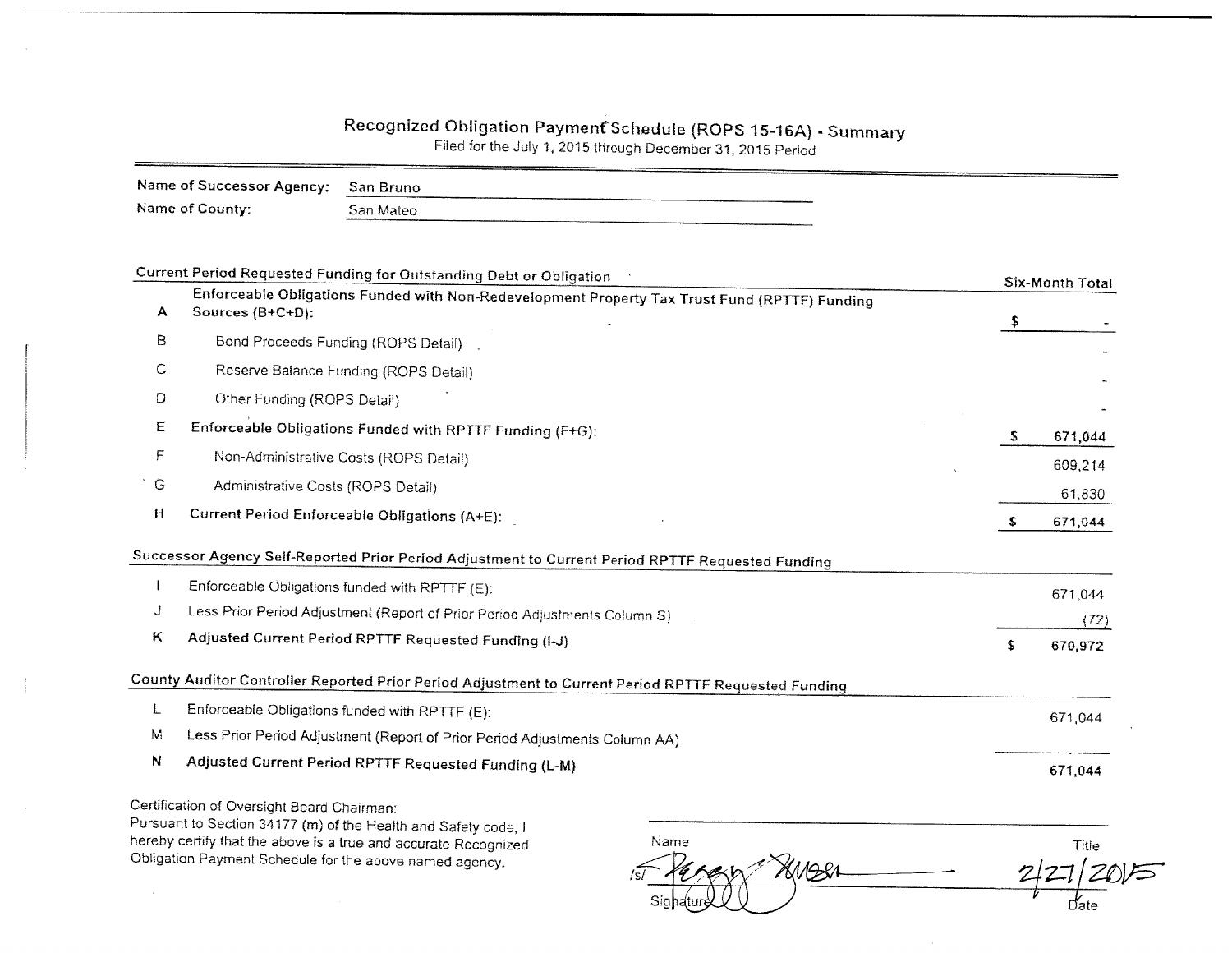|                       | Recognized Obligation Payment Schedule (ROPS 15-16A) - ROPS Detail<br>July 1, 2015 through December 31, 2015<br>(Report Amounts in Whole Dollars) |                                      |                                             |                                               |                                            |                                                                                              |                               |                                                |          |   |                                           |                       |                    |             |                                          |
|-----------------------|---------------------------------------------------------------------------------------------------------------------------------------------------|--------------------------------------|---------------------------------------------|-----------------------------------------------|--------------------------------------------|----------------------------------------------------------------------------------------------|-------------------------------|------------------------------------------------|----------|---|-------------------------------------------|-----------------------|--------------------|-------------|------------------------------------------|
|                       |                                                                                                                                                   |                                      |                                             |                                               |                                            |                                                                                              |                               |                                                |          |   |                                           |                       |                    |             |                                          |
| A                     | $\overline{B}$                                                                                                                                    | C                                    | D                                           | E                                             | F.                                         | G                                                                                            | н                             |                                                |          | K |                                           | M                     | N                  | $\Omega$    | P.                                       |
|                       |                                                                                                                                                   |                                      |                                             |                                               |                                            |                                                                                              |                               |                                                |          |   | Non-Redevelopment Property Tax Trust Fund | <b>Funding Source</b> |                    |             |                                          |
|                       |                                                                                                                                                   |                                      |                                             |                                               |                                            |                                                                                              |                               |                                                |          |   | (Non-RPTTF)                               |                       | <b>RPTTF</b>       |             |                                          |
| Item#                 | Project Name / Debt Obligation                                                                                                                    | <b>Obligation Type</b>               | Contract/Agreement<br><b>Execution Date</b> | Contract/Agreement<br><b>Termination Date</b> | Payee                                      | <b>Description/Project Scope</b>                                                             | Project Area                  | <b>Total Outstanding</b><br>Debt or Obligation | Retired  |   | Bond Proceeds   Reserve Balance           | <b>Other Funds</b>    | Non-Admin          | Admin       | Six-Month Total                          |
|                       |                                                                                                                                                   |                                      |                                             |                                               |                                            |                                                                                              |                               | 24,242,313<br>$\mathbb{S}$                     |          |   | $-1$ \$                                   |                       | 609,214 \$<br>l SS | $61,830$ \$ | 671,044                                  |
|                       | 1 2000 Certificates of Participation<br>2 2000 Certificates of Participation                                                                      | Bonds Issued On or 7/25/2000<br>Fees | 7/25/2000                                   | 2/1/2031<br>2/1/2031                          | <b>Union Bank</b><br><b>Union Bank</b>     | Certificates of Participation/Bonds<br>Fiscal Agent fees associated with                     | San Bruno<br>San Bruno        | 10,356,38<br>40,000                            | N<br>N   |   |                                           |                       | 179,934<br>2,500   |             | 179,934<br>-\$<br>2,500<br>$\mathbf{\$}$ |
|                       | <b>Fiscal Agent fees</b>                                                                                                                          |                                      |                                             |                                               |                                            | Certificate of Participation issuance for<br>the Police Facility                             | Redevelopment<br>Project Area |                                                |          |   |                                           |                       |                    |             |                                          |
|                       | 3 Archstone II Owner Participation<br>Agreement                                                                                                   | OPA/DDA/Constructi 3/4/2005<br>on    |                                             | 3/4/2018                                      | <b>ASN Tanforan Crossing</b><br>LLC        | Tax increment reimbursement of<br>affordable housing subsidy                                 | San Bruno<br>Redevelopment    | 2,960,000                                      | N        |   |                                           |                       |                    |             | \$                                       |
|                       |                                                                                                                                                   |                                      |                                             |                                               |                                            |                                                                                              | Project Area                  |                                                |          |   |                                           |                       |                    |             |                                          |
|                       | 4 Archstone I Owner Participation<br>Agreement                                                                                                    | OPA/DDA/Constructi 12/11/2002<br>on  |                                             | 12/11/2035                                    | <b>ASN Tanforan Crossing</b><br><b>LLC</b> | Tax increment reimbursement of<br>affordable housing subsidy                                 | San Bruno<br>Redevelopment    | 7,775,000                                      | N        |   |                                           |                       |                    |             | \$                                       |
|                       | 5 Administrative Costs                                                                                                                            | <b>Admin Costs</b>                   | 1/1/2030                                    | 1/1/2030                                      | <b>Successor Agency</b>                    | Administrative Allowance                                                                     | Project Area<br>San Bruno     | 915,38                                         | N        |   |                                           |                       |                    | $61,830$ \$ | 61,830                                   |
|                       |                                                                                                                                                   |                                      |                                             |                                               |                                            |                                                                                              | Redevelopment                 |                                                |          |   |                                           |                       |                    |             |                                          |
|                       | 7 Project - Caltrain Grade Separation                                                                                                             | Improvement/Infrastr 11/9/2010       |                                             | 12/31/2013                                    | PB Americas/Caltrain JPB                   | Construction management services                                                             | Project Area<br>San Bruno     |                                                | Y        |   |                                           |                       |                    |             | - \$                                     |
|                       |                                                                                                                                                   | ucture                               |                                             |                                               |                                            | contract, design contract, and staff<br>costs associated with the Caltrain                   | Redevelopment<br>Project Area |                                                |          |   |                                           |                       |                    |             |                                          |
|                       |                                                                                                                                                   |                                      |                                             |                                               |                                            | Grade Separation in the former                                                               |                               |                                                |          |   |                                           |                       |                    |             |                                          |
|                       | 8 City Advances to the Redevelopment City/County Loans                                                                                            |                                      | 8/10/1998                                   | 12/31/2014                                    | City of San Bruno                          | redevelopment area<br>Loan for operating and admin costs                                     | San Bruno                     | 2,195,55                                       | N        |   |                                           |                       | 426,780            |             | 426,780<br>$\mathcal{L}$                 |
|                       | Agency in accordance with<br>Cooperation Agreement dated                                                                                          | On or Before 6/27/11                 |                                             |                                               |                                            | plus accrued interest set at Laif rate<br>0.257% at the time of Oversight Board Project Area | Redevelopment                 |                                                |          |   |                                           |                       |                    |             |                                          |
|                       | August 10, 1998 plus accrued<br>interest form loan origination 6/27/13-                                                                           |                                      |                                             |                                               |                                            | Finding 9/17/13. 20% of repayment<br>amounts will be transferred to Low and                  |                               |                                                |          |   |                                           |                       |                    |             |                                          |
|                       | 5/31/14                                                                                                                                           |                                      |                                             |                                               |                                            | Mod Housing Asset Fund.                                                                      |                               |                                                |          |   |                                           |                       |                    |             |                                          |
| 10 <sup>1</sup><br>11 |                                                                                                                                                   |                                      |                                             |                                               |                                            |                                                                                              |                               |                                                | N<br>N   |   |                                           |                       |                    |             | - S<br>\$                                |
| 12<br>13              |                                                                                                                                                   |                                      |                                             |                                               |                                            |                                                                                              |                               |                                                | N<br>N   |   |                                           |                       |                    |             | $\mathbf{\hat{s}}$<br>$\mathbb{S}$       |
| 14                    |                                                                                                                                                   |                                      |                                             |                                               |                                            |                                                                                              |                               |                                                | N        |   |                                           |                       |                    |             | <b>\$</b>                                |
| 15<br>16              |                                                                                                                                                   |                                      |                                             |                                               |                                            |                                                                                              |                               |                                                | N<br>N   |   |                                           |                       |                    |             | \$<br>$\mathbb{S}$                       |
| 17<br>18              |                                                                                                                                                   |                                      |                                             |                                               |                                            |                                                                                              |                               |                                                | N<br>N   |   |                                           |                       |                    |             | \$<br>$\bullet$                          |
| -19                   |                                                                                                                                                   |                                      |                                             |                                               |                                            |                                                                                              |                               |                                                | N        |   |                                           |                       |                    |             |                                          |
| 20<br>21              |                                                                                                                                                   |                                      |                                             |                                               |                                            |                                                                                              |                               |                                                | N.<br>N  |   |                                           |                       |                    |             |                                          |
| 22<br>23              |                                                                                                                                                   |                                      |                                             |                                               |                                            |                                                                                              |                               |                                                | N<br>N   |   |                                           |                       |                    |             | $\mathcal{S}$                            |
| 24<br>25              |                                                                                                                                                   |                                      |                                             |                                               |                                            |                                                                                              |                               |                                                | N<br>N   |   |                                           |                       |                    |             | $\mathcal{S}$<br>\$                      |
| 26                    |                                                                                                                                                   |                                      |                                             |                                               |                                            |                                                                                              |                               |                                                | N        |   |                                           |                       |                    |             |                                          |
| 27<br>28              |                                                                                                                                                   |                                      |                                             |                                               |                                            |                                                                                              |                               |                                                | N<br>N   |   |                                           |                       |                    |             | - \$                                     |
| 29<br>30              |                                                                                                                                                   |                                      |                                             |                                               |                                            |                                                                                              |                               |                                                | N.<br>N. |   |                                           |                       |                    |             | - \$                                     |
| 31                    |                                                                                                                                                   |                                      |                                             |                                               |                                            |                                                                                              |                               |                                                | N        |   |                                           |                       |                    |             |                                          |
| 32<br>33              |                                                                                                                                                   |                                      |                                             |                                               |                                            |                                                                                              |                               |                                                | N<br>N   |   |                                           |                       |                    |             | - \$                                     |
| 34<br>35              |                                                                                                                                                   |                                      |                                             |                                               |                                            |                                                                                              |                               |                                                | N<br>N   |   |                                           |                       |                    |             | - \$                                     |
| 36                    |                                                                                                                                                   |                                      |                                             |                                               |                                            |                                                                                              |                               |                                                | N        |   |                                           |                       |                    |             |                                          |
| 37<br>38              |                                                                                                                                                   |                                      |                                             |                                               |                                            |                                                                                              |                               |                                                | N<br>N   |   |                                           |                       |                    |             | - \$                                     |
| 39<br>- 40            |                                                                                                                                                   |                                      |                                             |                                               |                                            |                                                                                              |                               |                                                | N<br>N   |   |                                           |                       |                    |             | -\$                                      |
| 41<br>42              |                                                                                                                                                   |                                      |                                             |                                               |                                            |                                                                                              |                               |                                                | N.<br>N  |   |                                           |                       |                    |             | - \$<br>- \$                             |
| 43                    |                                                                                                                                                   |                                      |                                             |                                               |                                            |                                                                                              |                               |                                                | N.       |   |                                           |                       |                    |             | - \$                                     |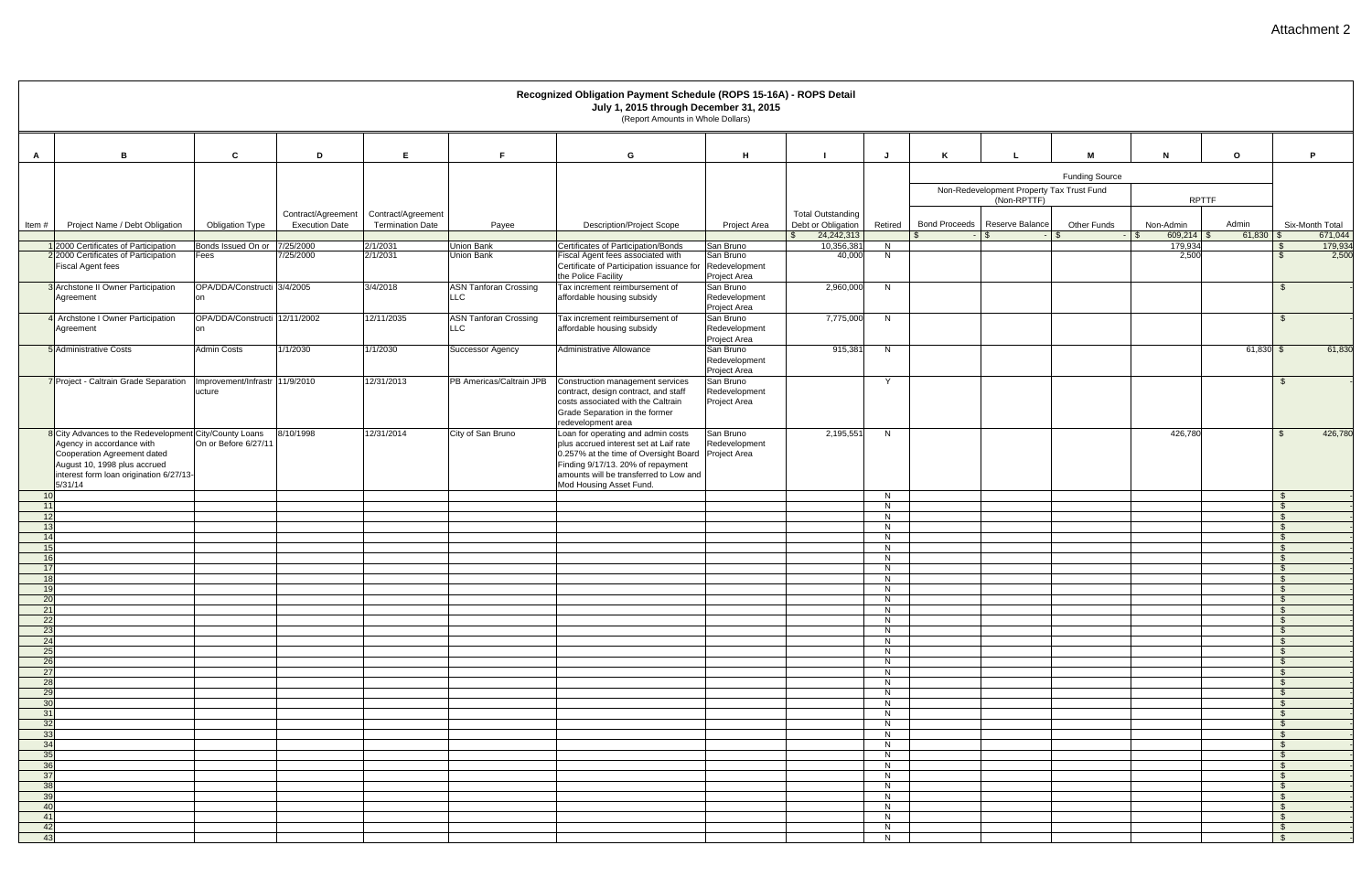|   | Pursuant to Health and Safety Code section 34177 (I), Redevelopment Property Tax Trust Fund (RPTTF) may be listed as a source of payment on the ROPS, but only to the extent no other funding source is available |                              |                      |                                                            |                                                                    |                  |                          |                                                                                                                                                                                                                                                                                                                                                      |
|---|-------------------------------------------------------------------------------------------------------------------------------------------------------------------------------------------------------------------|------------------------------|----------------------|------------------------------------------------------------|--------------------------------------------------------------------|------------------|--------------------------|------------------------------------------------------------------------------------------------------------------------------------------------------------------------------------------------------------------------------------------------------------------------------------------------------------------------------------------------------|
|   | or when payment from property tax revenues is required by an enforceable obligation. For tips on how to complete the Report of Cash Balances Form, see https://rad.dof.ca.gov/rad-                                |                              |                      |                                                            |                                                                    |                  |                          |                                                                                                                                                                                                                                                                                                                                                      |
|   | sa/pdf/Cash_Balance_Agency_Tips_Sheet.pdf.                                                                                                                                                                        |                              |                      |                                                            |                                                                    |                  |                          |                                                                                                                                                                                                                                                                                                                                                      |
| A | В                                                                                                                                                                                                                 | C                            | D                    | Е                                                          | F.                                                                 | G                | H                        |                                                                                                                                                                                                                                                                                                                                                      |
|   |                                                                                                                                                                                                                   |                              |                      |                                                            |                                                                    |                  |                          |                                                                                                                                                                                                                                                                                                                                                      |
|   |                                                                                                                                                                                                                   |                              | <b>Bond Proceeds</b> |                                                            | <b>Reserve Balance</b>                                             | Other            | <b>RPTTF</b>             |                                                                                                                                                                                                                                                                                                                                                      |
|   |                                                                                                                                                                                                                   | Bonds Issued on<br>or before | Bonds Issued on      | Prior ROPS<br>period balances<br>and DDR RPTTF<br>balances | Prior ROPS<br><b>RPTTF</b><br>distributed as<br>reserve for future | Rent,<br>Grants, | Non-Admin<br>and         |                                                                                                                                                                                                                                                                                                                                                      |
|   | <b>Cash Balance Information by ROPS Period</b>                                                                                                                                                                    | 12/31/10                     | or after 01/01/11    | retained                                                   | period(s)                                                          | Interest, Etc.   | Admin                    | <b>Comments</b>                                                                                                                                                                                                                                                                                                                                      |
|   | ROPS 14-15A Actuals (07/01/14 - 12/31/14)                                                                                                                                                                         |                              |                      |                                                            |                                                                    |                  |                          |                                                                                                                                                                                                                                                                                                                                                      |
|   | 1 Beginning Available Cash Balance (Actual 07/01/14)                                                                                                                                                              |                              |                      |                                                            | 486,716                                                            |                  |                          | Cash at July 1, 14 less \$704,898 (14-15A<br>distribution received & recorded on 6.3.14) less<br>534,809 \$452,001 (Advances transferred out 6.30.14)                                                                                                                                                                                                |
|   | 2 Revenue/Income (Actual 12/31/14)<br>RPTTF amounts should tie to the ROPS 14-15A distribution from the<br>County Auditor-Controller during June 2014                                                             |                              |                      |                                                            |                                                                    |                  | 704,898                  |                                                                                                                                                                                                                                                                                                                                                      |
| 3 | Expenditures for ROPS 14-15A Enforceable Obligations (Actual<br>12/31/14)<br>RPTTF amounts, H3 plus H4 should equal total reported actual<br>expenditures in the Report of PPA, Columns L and Q                   |                              |                      |                                                            |                                                                    |                  | 707,326                  | Admin allowance, COP2000 interest paid<br>7.31.14, Union Bank service fees paid 1.16.15;<br>Advances of \$452,001 were transferred at<br>6.30.14 to pay back RDA loan from General<br>Fund Reserve, General Fund for accrued interest<br>on advances, and transfer to Low Mod Housing<br>Asset Fund which is reflected in beginning cash<br>balance. |
|   | Retention of Available Cash Balance (Actual 12/31/14)<br>RPTTF amount retained should only include the amounts distributed as<br>reserve for future period(s)                                                     |                              |                      |                                                            |                                                                    |                  |                          |                                                                                                                                                                                                                                                                                                                                                      |
|   | 5 ROPS 14-15A RPTTF Prior Period Adjustment<br>RPTTF amount should tie to the self-reported ROPS 14-15A PPA in the<br>Report of PPA, Column S                                                                     |                              |                      | No entry required                                          |                                                                    |                  | 72                       |                                                                                                                                                                                                                                                                                                                                                      |
|   | <b>Ending Actual Available Cash Balance</b><br>C to G = $(1 + 2 - 3 - 4)$ , H = $(1 + 2 - 3 - 4 - 5)$                                                                                                             | \$                           | $-1$ \$              | $-1$ S                                                     | $-1$ \$<br>$486,716$ \$                                            |                  | 532,309<br>- \$          |                                                                                                                                                                                                                                                                                                                                                      |
|   | ROPS 14-15B Estimate (01/01/15 - 06/30/15)                                                                                                                                                                        |                              |                      |                                                            |                                                                    |                  |                          |                                                                                                                                                                                                                                                                                                                                                      |
|   | Beginning Available Cash Balance (Actual 01/01/15)<br>$(C, D, E, G = 4 + 6, F = H4 + F4 + F6, and H = 5 + 6)$                                                                                                     |                              |                      |                                                            |                                                                    |                  |                          |                                                                                                                                                                                                                                                                                                                                                      |
|   | 8 Revenue/Income (Estimate 06/30/15)<br>RPTTF amounts should tie to the ROPS 14-15B distribution from the<br>County Auditor-Controller during January 2015                                                        |                              | \$                   | $\mathbf{s}$                                               | $486,716$ \$<br>S.                                                 |                  | \$<br>532,381<br>530,779 |                                                                                                                                                                                                                                                                                                                                                      |
| 9 | Expenditures for ROPS 14-15B Enforceable Obligations (Estimate<br>06/30/15)                                                                                                                                       |                              |                      |                                                            | 486,716                                                            |                  | 1,043,870                | Use of Reserves: Partial COP2000 pyt and<br>advances; Use of RPTTF: Remaining interest,<br>principal COP2000 pyt, archstone subsidy I and                                                                                                                                                                                                            |
|   | 10 Retention of Available Cash Balance (Estimate 06/30/15)<br>RPTTF amount retained should only include the amounts distributed as<br>reserve for future period(s)                                                |                              |                      |                                                            |                                                                    |                  |                          |                                                                                                                                                                                                                                                                                                                                                      |
|   | 11 Ending Estimated Available Cash Balance (7 + 8 - 9 -10)                                                                                                                                                        | \$                           | \$s                  | $\mathbf{s}$                                               | \$                                                                 | \$               | \$<br>19,290             |                                                                                                                                                                                                                                                                                                                                                      |

| extent no other funding source is available<br>of.ca.gov/rad-                                                                                                                                                                                                                         |
|---------------------------------------------------------------------------------------------------------------------------------------------------------------------------------------------------------------------------------------------------------------------------------------|
| ı                                                                                                                                                                                                                                                                                     |
|                                                                                                                                                                                                                                                                                       |
|                                                                                                                                                                                                                                                                                       |
|                                                                                                                                                                                                                                                                                       |
|                                                                                                                                                                                                                                                                                       |
| <b>Comments</b>                                                                                                                                                                                                                                                                       |
| Cash at July 1, 14 less \$704,898 (14-15A<br>distribution received & recorded on 6.3.14) less                                                                                                                                                                                         |
| \$452,001 (Advances transferred out 6.30.14)                                                                                                                                                                                                                                          |
|                                                                                                                                                                                                                                                                                       |
| Admin allowance, COP2000 interest paid<br>7.31.14, Union Bank service fees paid 1.16.15;<br>Advances of \$452,001 were transferred at<br>6.30.14 to pay back RDA loan from General<br>Fund Reserve, General Fund for accrued interest<br>on advances, and transfer to Low Mod Housing |
| Asset Fund which is reflected in beginning cash<br>balance.                                                                                                                                                                                                                           |
|                                                                                                                                                                                                                                                                                       |
|                                                                                                                                                                                                                                                                                       |
|                                                                                                                                                                                                                                                                                       |
|                                                                                                                                                                                                                                                                                       |
|                                                                                                                                                                                                                                                                                       |
|                                                                                                                                                                                                                                                                                       |
|                                                                                                                                                                                                                                                                                       |
| Use of Reserves: Partial COP2000 pyt and                                                                                                                                                                                                                                              |
| advances; Use of RPTTF: Remaining interest,<br>principal COP2000 pyt, archstone subsidy I and<br>II                                                                                                                                                                                   |
|                                                                                                                                                                                                                                                                                       |
|                                                                                                                                                                                                                                                                                       |

#### **Recognized Obligation Payment Schedule (ROPS 15-16A) - Report of Cash Balances**

(Report Amounts in Whole Dollars)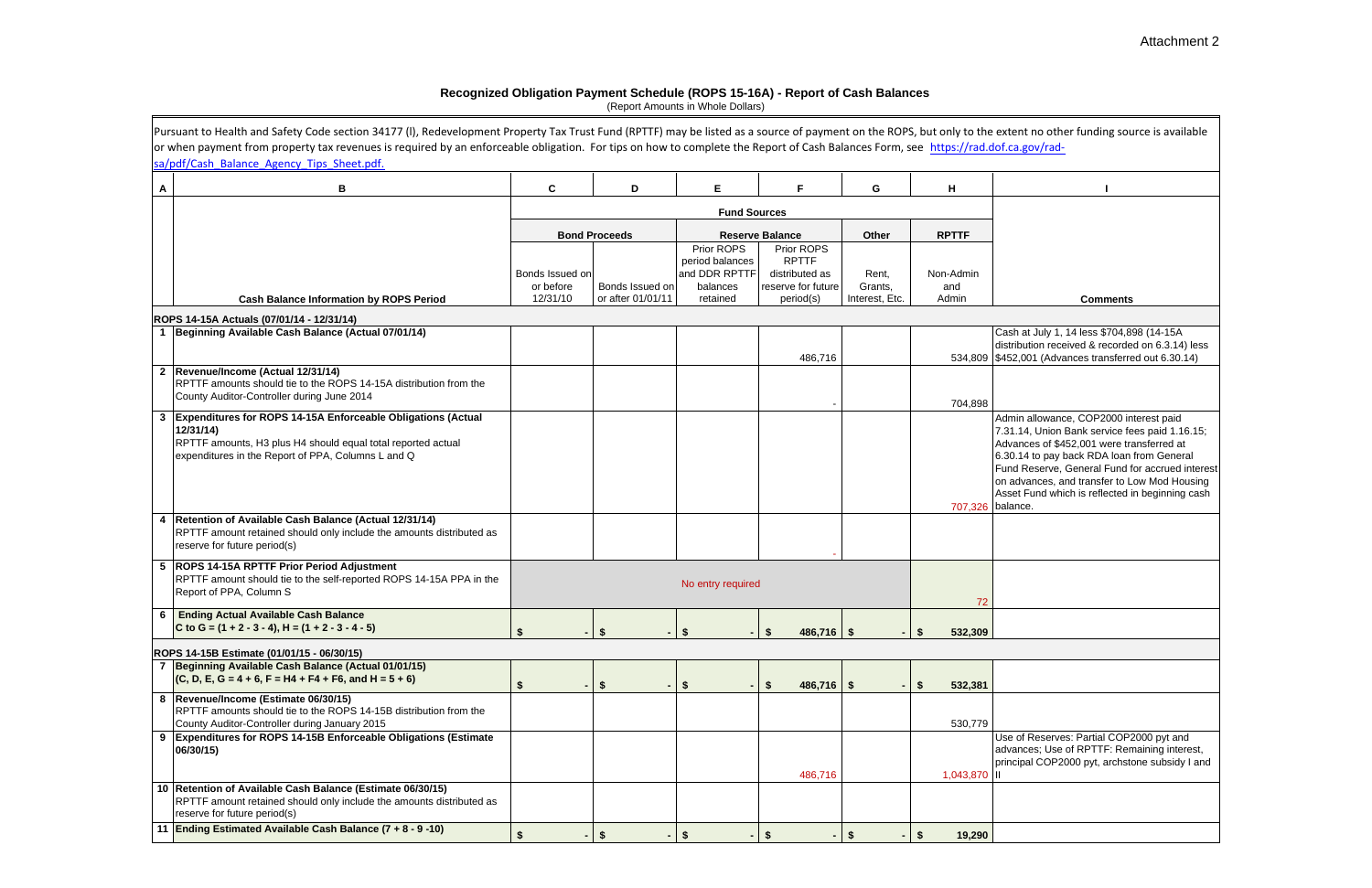**A B C D E F G H I J K L M N O P Q R S T** Authorized | Actual | Authorized | Actual | Authorized | Actual | Authorized | **Available RPTTF** (ROPS 14-15A distributed + all other available as of 07/1/14)  **Net Lesser of Authorized / Available Actual Difference (If K is less than L, the difference is zero) Authorized Available RPTTF** (ROPS 14-15A distributed + all other available as of 07/1/14) **Net Lesser of Authorized / Available** \$ -|\$ -|\$ -|\$ -|\$ -|\$ -|\$ -|\$ 641,310 |\$ 641,310 |\$ 641,310 |\$ 641,310 |\$ 641,238 |\$ 66,088 |` -66,0 1 2000 Certificates of 2 2000 Certificates of - - - 186,809 186,809 \$ 186,809 186,809 \$ - \$ - 3 Archstone II Owner - - - 2,500 2,500 \$ 2,500 2,428 \$ 72 \$ 72 Participation Agreement - - - - \$ - \$ - \$ - 4 Archstone I Owner **Participation** Agreement - - - - \$ - \$ - \$ - 5 Administrative Costs - - - - \$ - \$ - 66,088 66,088 66,088 \$ - 7 Project - Caltrain Grade Separation - - - - \$ - \$ - \$ - 8 City Advances to the Redevelopment Agency in accordance with Cooperation Agreement dated August 10, 1998 plus accrued interest form loan origination 6/27/13-5/31/14 - - | - | - | - | - | - | - | - | - | 452,001 | 452,001 |\$ 452,001 |\$ - | - | - | - | - | | |\$ - | | |\$ - | |  $\texttt{S}$  -  $\texttt{S}$  -  $\texttt{S}$  -  $\texttt{S}$  -  $\texttt{S}$  -  $\texttt{S}$  $\texttt{S}$  -  $\texttt{S}$  -  $\texttt{S}$  -  $\texttt{S}$  -  $\texttt{S}$  -  $\texttt{S}$  $\texttt{S}$  -  $\texttt{S}$  -  $\texttt{S}$  -  $\texttt{S}$  -  $\texttt{S}$  -  $\texttt{S}$  \$ - \$ - \$ - ROPS 14-15A Successor Agency (SA) Self-reported Prior Period Adjustments (PPA):Pursuant to HSC Section 34186 (a), SAs are required to report the differences between their actual available funding and their actual expenditu Redevelopment Property Tax Trust Fund (RPTTF) approved for the ROPS 15-16A (July through December 2015) period will be offset by the SA's self-reported ROPS 14-15A prior period adjustment. HSC Section 34186 (a) also specif the county auditor-controller (CAC) and the State Controller. **Item # Project Name / Debt Obligation Non-RPTTF Expenditures Bond Proceeds Reserve Balance Other Funds Non-Admin Admin RPTTF Expenditures**

|                       |                                            |            |                                                                          |                            | e differences between their actual available funding and their actual expenditures for the ROPS 14-15A (July through December 2014) period. The amount of<br>ed ROPS 14-15A prior period adjustment. HSC Section 34186 (a) also specifies that the prior period adjustments self-reported by SAs are subject to audit by |                                            |                   |                                                                                                           |                                                                                                       |                    |
|-----------------------|--------------------------------------------|------------|--------------------------------------------------------------------------|----------------------------|--------------------------------------------------------------------------------------------------------------------------------------------------------------------------------------------------------------------------------------------------------------------------------------------------------------------------|--------------------------------------------|-------------------|-----------------------------------------------------------------------------------------------------------|-------------------------------------------------------------------------------------------------------|--------------------|
|                       | К                                          | L          | М                                                                        | N                          | $\mathbf{o}$                                                                                                                                                                                                                                                                                                             | P                                          | Q                 | ${\bf R}$                                                                                                 | s                                                                                                     | $\mathbf T$        |
|                       |                                            |            |                                                                          | <b>RPTTF Expenditures</b>  |                                                                                                                                                                                                                                                                                                                          |                                            |                   |                                                                                                           |                                                                                                       |                    |
|                       | Non-Admin                                  |            |                                                                          |                            |                                                                                                                                                                                                                                                                                                                          | Admin                                      |                   |                                                                                                           | Net SA Non-Admin<br>and Admin PPA<br>(Amount Used to<br>Offset ROPS 15-16A<br><b>Requested RPTTF)</b> |                    |
|                       | Net Lesser of<br>Authorized /<br>Available | Actual     | <b>Difference</b><br>(If K is less than L,<br>the difference is<br>zero) | Authorized                 | Available<br><b>RPTTF</b><br>(ROPS 14-15A<br>distributed + all other<br>available as of<br>07/1/14                                                                                                                                                                                                                       | Net Lesser of<br>Authorized /<br>Available | Actual            | <b>Difference</b><br>(If total actual<br>exceeds total<br>authorized, the<br>total difference is<br>zero) | <b>Net Difference</b><br>$(M+R)$                                                                      | <b>SA Comments</b> |
| \$                    | 641,310 \$                                 | 641,238    | $\,$<br>72                                                               | 66,088 \$<br>$\sqrt[6]{2}$ | 66,088                                                                                                                                                                                                                                                                                                                   | 66,088<br>$\frac{3}{2}$                    | $\,$<br>66,088 \$ |                                                                                                           | $\boldsymbol{\mathsf{S}}$<br>72                                                                       |                    |
| \$\$                  | 186,809                                    | 186,809 \$ | $\sim$                                                                   |                            |                                                                                                                                                                                                                                                                                                                          |                                            |                   |                                                                                                           | $\sqrt{2}$                                                                                            |                    |
|                       | 2,500                                      | $2,428$ \$ | 72<br>$\overline{\phantom{a}}$                                           |                            |                                                                                                                                                                                                                                                                                                                          |                                            |                   |                                                                                                           | $\sqrt[6]{3}$<br>72                                                                                   |                    |
|                       |                                            |            | \$                                                                       |                            |                                                                                                                                                                                                                                                                                                                          |                                            |                   |                                                                                                           | $\sqrt[6]{2}$                                                                                         |                    |
| $\boldsymbol{\theta}$ | $\overline{a}$                             |            | $\frac{1}{2}$<br>$\overline{a}$                                          |                            |                                                                                                                                                                                                                                                                                                                          |                                            |                   |                                                                                                           | $\sqrt[6]{2}$                                                                                         |                    |
| $$\mathfrak{s}$$      |                                            |            | \$                                                                       | 66,088                     | 66,088                                                                                                                                                                                                                                                                                                                   |                                            | 66,088            |                                                                                                           | $\mathbb{S}$                                                                                          |                    |
| $$\mathbb{S}$$        |                                            |            | $\mathfrak s$                                                            |                            |                                                                                                                                                                                                                                                                                                                          |                                            |                   |                                                                                                           | $\sqrt[6]{2}$                                                                                         |                    |
| $\sqrt{2}$            | 452,001                                    | 452,001    | $\sqrt{3}$<br>$\mathcal{L}^{\pm}$                                        |                            |                                                                                                                                                                                                                                                                                                                          |                                            |                   |                                                                                                           | $\mathbb{S}$                                                                                          |                    |
|                       | $\blacksquare$                             |            | \$<br>$\sim$                                                             |                            |                                                                                                                                                                                                                                                                                                                          |                                            |                   |                                                                                                           | $\mathfrak{S}$                                                                                        |                    |
|                       | $\sim$                                     |            | \$<br>$\blacksquare$                                                     |                            |                                                                                                                                                                                                                                                                                                                          |                                            |                   |                                                                                                           | $\sqrt[6]{2}$                                                                                         |                    |
|                       | $\blacksquare$                             |            | $\mathsf{\$}$<br>$\blacksquare$                                          |                            |                                                                                                                                                                                                                                                                                                                          |                                            |                   |                                                                                                           | $\frac{1}{2}$                                                                                         |                    |
| $\frac{1}{2}$         | $\sim$<br>$\sim$                           |            | $\mathfrak s$<br>$\sim$<br>$\mathfrak{L}$<br>$\mathbf{r}$                |                            |                                                                                                                                                                                                                                                                                                                          |                                            |                   |                                                                                                           | $\mathfrak s$<br>$\mathbb{S}$                                                                         |                    |
|                       |                                            |            |                                                                          |                            |                                                                                                                                                                                                                                                                                                                          |                                            |                   |                                                                                                           |                                                                                                       |                    |

**Recognized Obligation Payment Schedule (ROPS 15-16A) - Report of Prior Period Adjustments**

Reported for the ROPS 14-15A (July 1, 2014 through December 31, 2014) Period Pursuant to Health and Safety Code (HSC) section 34186 (a)

(Report Amounts in Whole Dollars)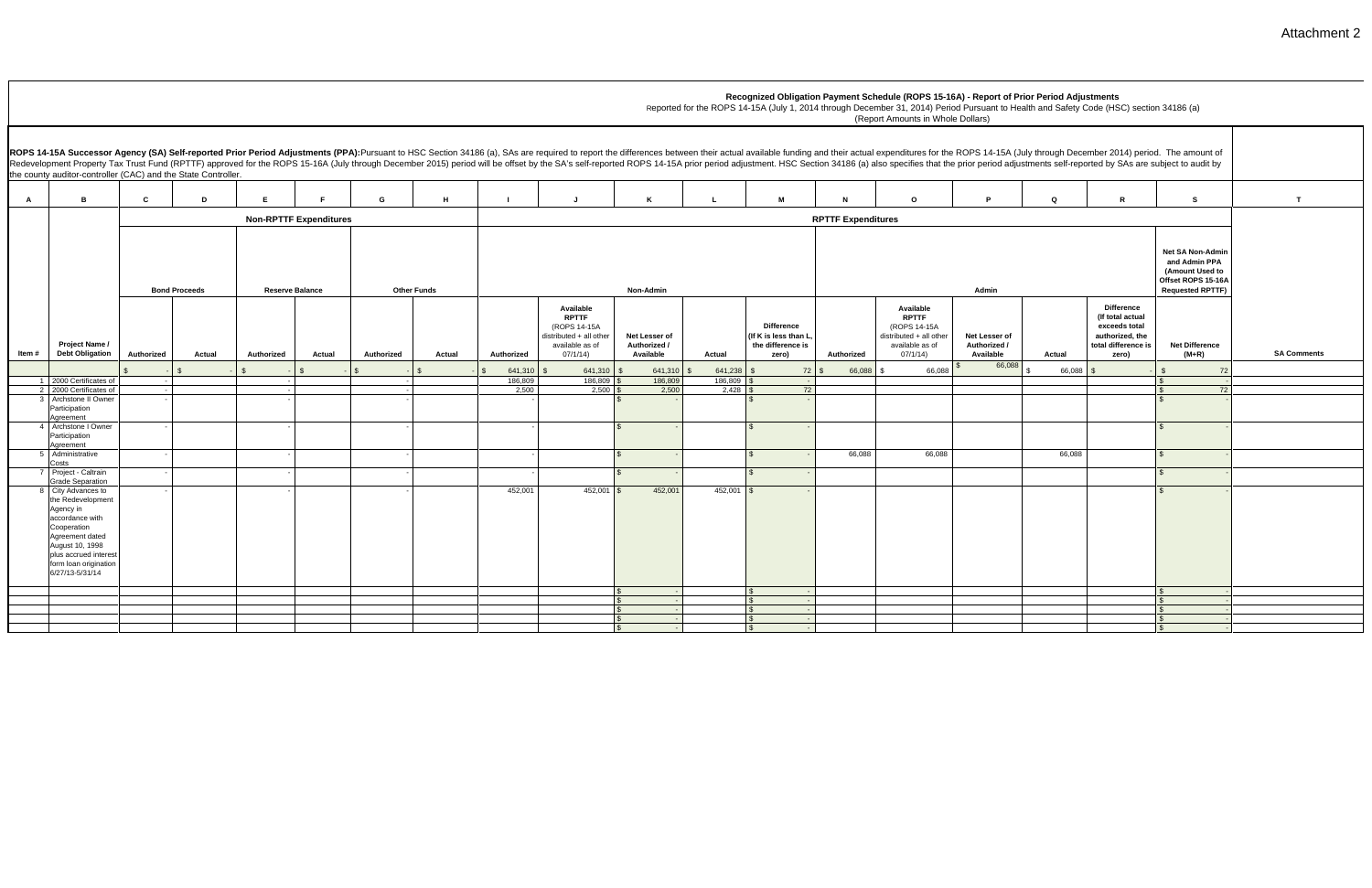|       | Recognized Obligation Payment Schedule (ROPS 15-16A) - Notes<br>July 1, 2015 through December 30, 2015                                                                                                |
|-------|-------------------------------------------------------------------------------------------------------------------------------------------------------------------------------------------------------|
| Item# | <b>Notes/Comments</b>                                                                                                                                                                                 |
|       | Item 8 includes City Advances to the former RDA. 20% of 15-16A request will be transferred to the Low and Moderate Income Housing Asset Fund in accordance with<br>8 HSC section 34191.4 (b) (2) (C). |
|       |                                                                                                                                                                                                       |
|       |                                                                                                                                                                                                       |
|       |                                                                                                                                                                                                       |
|       |                                                                                                                                                                                                       |
|       |                                                                                                                                                                                                       |
|       |                                                                                                                                                                                                       |
|       |                                                                                                                                                                                                       |
|       |                                                                                                                                                                                                       |
|       |                                                                                                                                                                                                       |
|       |                                                                                                                                                                                                       |
|       |                                                                                                                                                                                                       |
|       |                                                                                                                                                                                                       |
|       |                                                                                                                                                                                                       |
|       |                                                                                                                                                                                                       |
|       |                                                                                                                                                                                                       |
|       |                                                                                                                                                                                                       |
|       |                                                                                                                                                                                                       |
|       |                                                                                                                                                                                                       |
|       |                                                                                                                                                                                                       |
|       |                                                                                                                                                                                                       |
|       |                                                                                                                                                                                                       |

## Attachment 2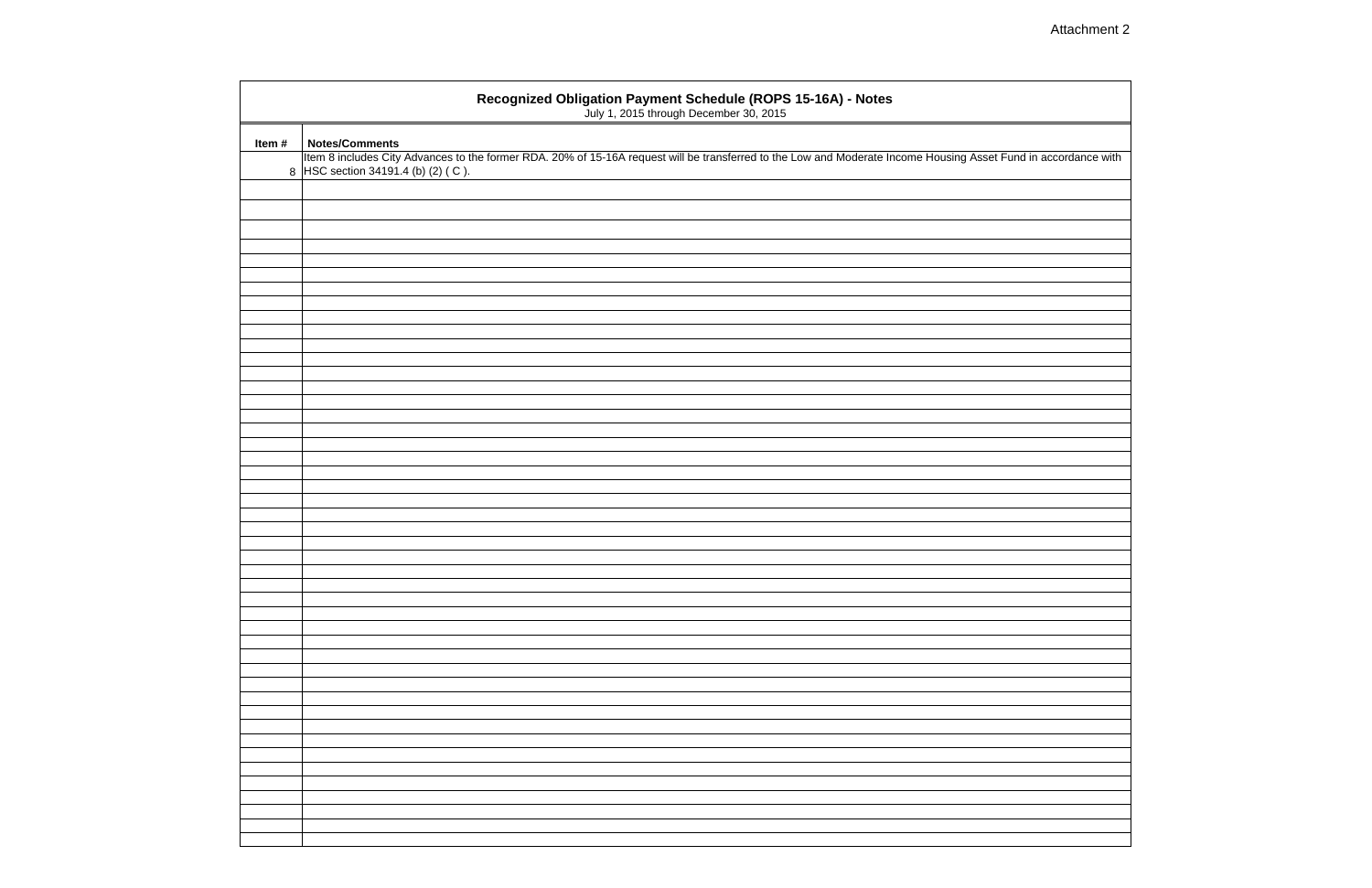### **Successor Agency of the San Bruno Redevelopment Agency Administrative Budget**

|                                                                | July 1, 2015 - December 31, 2015                                                                                                                                                                                                                                                                                                     |                   |               |
|----------------------------------------------------------------|--------------------------------------------------------------------------------------------------------------------------------------------------------------------------------------------------------------------------------------------------------------------------------------------------------------------------------------|-------------------|---------------|
|                                                                | <b>Personnel Costs</b>                                                                                                                                                                                                                                                                                                               |                   |               |
|                                                                |                                                                                                                                                                                                                                                                                                                                      | <b>Percent</b>    |               |
| <b>Department</b>                                              | <b>Position</b>                                                                                                                                                                                                                                                                                                                      | <b>Allocation</b> | <b>Budget</b> |
| <b>Management Services</b>                                     | <b>City Manager</b>                                                                                                                                                                                                                                                                                                                  | 2.00%             | 3,115         |
|                                                                | Continuing review of City Recognized Obligation Payment Schedules, Administrative Budgets, and other related                                                                                                                                                                                                                         |                   |               |
| reports that go to the City Council and Oversight Board.       |                                                                                                                                                                                                                                                                                                                                      |                   |               |
| <b>Legal Services</b>                                          | <b>City Attorney</b>                                                                                                                                                                                                                                                                                                                 | 5.00%             | 7,379         |
| legal counsel.                                                 | Ongoing legal support for matters concerning the dissolution of redevelopment, including working with outside                                                                                                                                                                                                                        |                   |               |
| <b>City Clerk</b>                                              | <b>City Clerk</b>                                                                                                                                                                                                                                                                                                                    | 5.00%             | 3,334         |
| preparation of meeting minutes.                                | Preparation and posting of Oversight Board Agenda packets, attendance at Oversight Board meetings, and                                                                                                                                                                                                                               |                   |               |
| <b>Finance</b>                                                 | <b>Finance Director</b>                                                                                                                                                                                                                                                                                                              | 10.00%            | 12,091        |
|                                                                | Preparation of Recognized Obligation Payment Schedules, Administrative Budgets, oversight of financial                                                                                                                                                                                                                               |                   |               |
|                                                                | obligations of former RDA, preparation of Oversight Board Agenda Packets, serve as liaison to Department of                                                                                                                                                                                                                          |                   |               |
|                                                                | Finance and follow-up on related information requests, and attend Oversight Board meetings as needed.                                                                                                                                                                                                                                |                   |               |
| <b>Finance</b>                                                 | <b>Accounting Manager</b>                                                                                                                                                                                                                                                                                                            | 10.00%            | 9,083         |
|                                                                | Maintain the financial records of the Successor Agency, which includes working on the annual audit of the                                                                                                                                                                                                                            |                   |               |
|                                                                | Redevelopment Obligation Retirement Fund and related disclosures, ensure accurate accounting of all former                                                                                                                                                                                                                           |                   |               |
|                                                                | RDA transactions, and reconciliation of bank account and ledger for the Successor Agency.                                                                                                                                                                                                                                            |                   |               |
| <b>Community Development</b>                                   | <b>Community Development Director</b>                                                                                                                                                                                                                                                                                                | 2.50%             | 2,377         |
|                                                                | Attend Oversight Board Meetings as needed. Provide policy direction related to the City's low and moderate                                                                                                                                                                                                                           |                   |               |
| income housing program.                                        |                                                                                                                                                                                                                                                                                                                                      |                   |               |
| <b>Community Development</b>                                   | <b>Long Range Planning Manager</b>                                                                                                                                                                                                                                                                                                   | 7.50%             | 6,799         |
| and Oversight Board.                                           | Attend Oversight Board Meetings as needed. Continue to oversee the City's low and moderate income housing<br>program and ensure continuing compliance with Archstone Owner Participation Agreements. Complete required<br>compliance reports and review annual subsidy requests. Update and maintain website of the Successor Agency |                   |               |
| <b>Management Services</b>                                     | <b>Management Analyst</b>                                                                                                                                                                                                                                                                                                            | 1.00%             | 676           |
|                                                                | Set-up for oversight board meetings and provide general support coordinating staff work outlined above.                                                                                                                                                                                                                              |                   |               |
| <b>Total Personnel Costs</b>                                   |                                                                                                                                                                                                                                                                                                                                      |                   | 44,852        |
| Overhead Costs of 15% (Payroll, IT, Accounts Payable, etc)     |                                                                                                                                                                                                                                                                                                                                      |                   | 6,728         |
|                                                                | <b>Supplies and Materials</b>                                                                                                                                                                                                                                                                                                        |                   |               |
|                                                                | Office supplies, utilities, communications, printing and copying                                                                                                                                                                                                                                                                     |                   | 250           |
| Audit Fees for Redevelopment Obligation Retirement Fund        |                                                                                                                                                                                                                                                                                                                                      |                   | 0             |
|                                                                |                                                                                                                                                                                                                                                                                                                                      |                   |               |
|                                                                | Outside Legal Costs for Successor Agency and Oversight Board (includes anticipated fees to                                                                                                                                                                                                                                           |                   |               |
| resolve Archstone subsidy matters with Department of Finance). |                                                                                                                                                                                                                                                                                                                                      |                   | 10,000        |
|                                                                |                                                                                                                                                                                                                                                                                                                                      |                   |               |
| Total Administrative Budget for July 1 - December 30, 2015     |                                                                                                                                                                                                                                                                                                                                      |                   | \$61,830      |
|                                                                |                                                                                                                                                                                                                                                                                                                                      |                   |               |